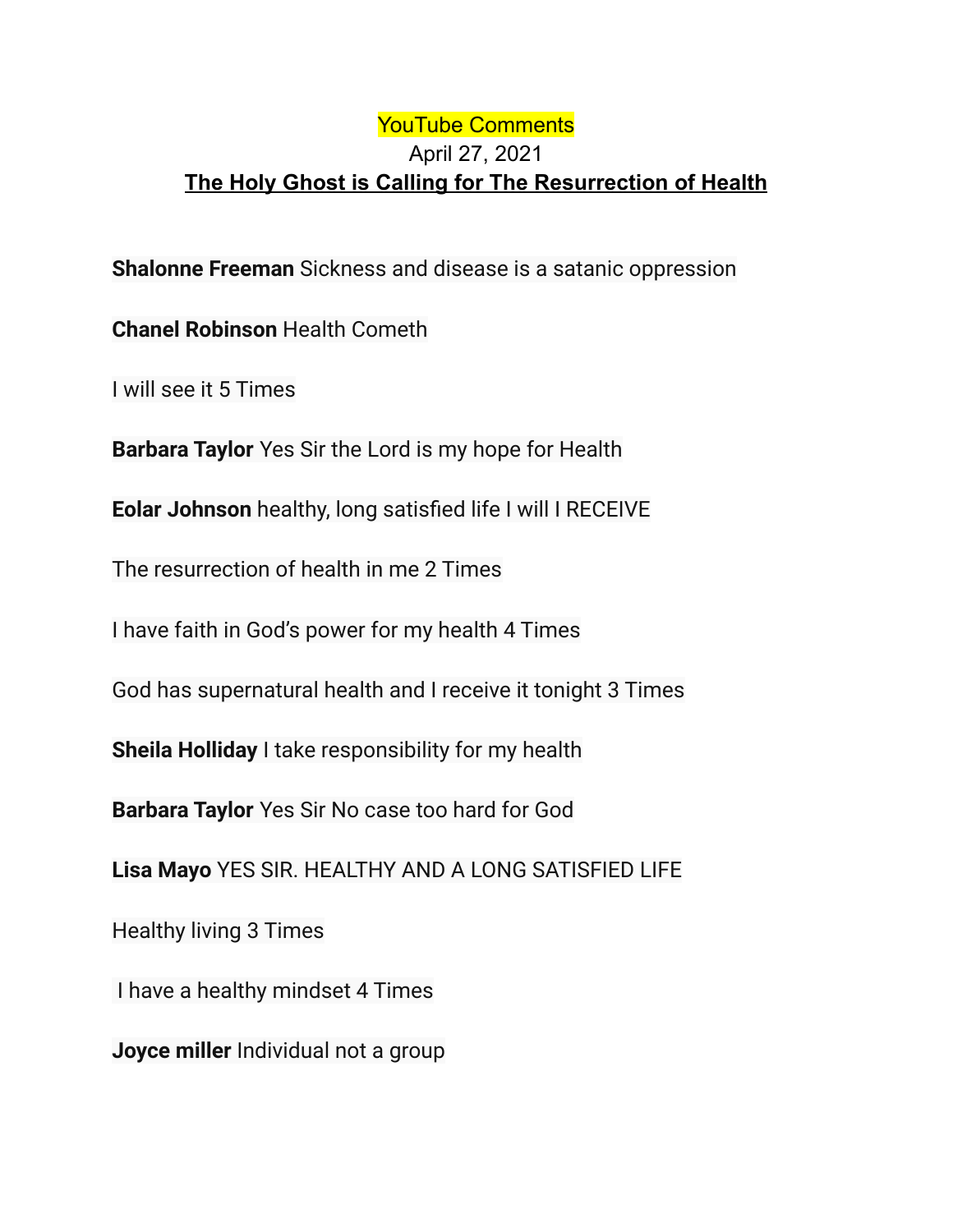**Lisa Mayo** I RECEIVE MY HEALING TONIGHT.

**Angelina Noreiga** I have faith in God's power for my health

**Lisa Mayo** YES I HAVE BEEN ROBBED OF HEALTH MINDSET.

**Sheila Holliday** The sword have to destroy the fork

**Londra Hunter** All healing temporary is without health

**Londra Hunter** I lost 35 lbs last year, wife lost 40 lbs. I'm wearing size 33 waist, first time in 25+ years

**Salestia Robinson** meditation morals meals mysteries....

**Chanel Robinson** Health has been lost in the healing traffic

**Chanel Robinson** I'm holy, healed and healthy

**Elise Reed** Your health can't be denied.

**Roberta Carter** My health is coming out the grave

**Lisa Mayo** STAY OUT HOG PEN. YES FATHER.

**Eolar Johnson** Thank you so kindly Apostle for the teaching of God's word pertaining to our health Thank you sir. RECEIVED

**Lisa Mayo** I PRESENT MY BODY LORD. TRANSFORM MY MIND THEN MY BODY, USING FAITH

**Elect Lady Linda Cowan** I need to be anointed with help